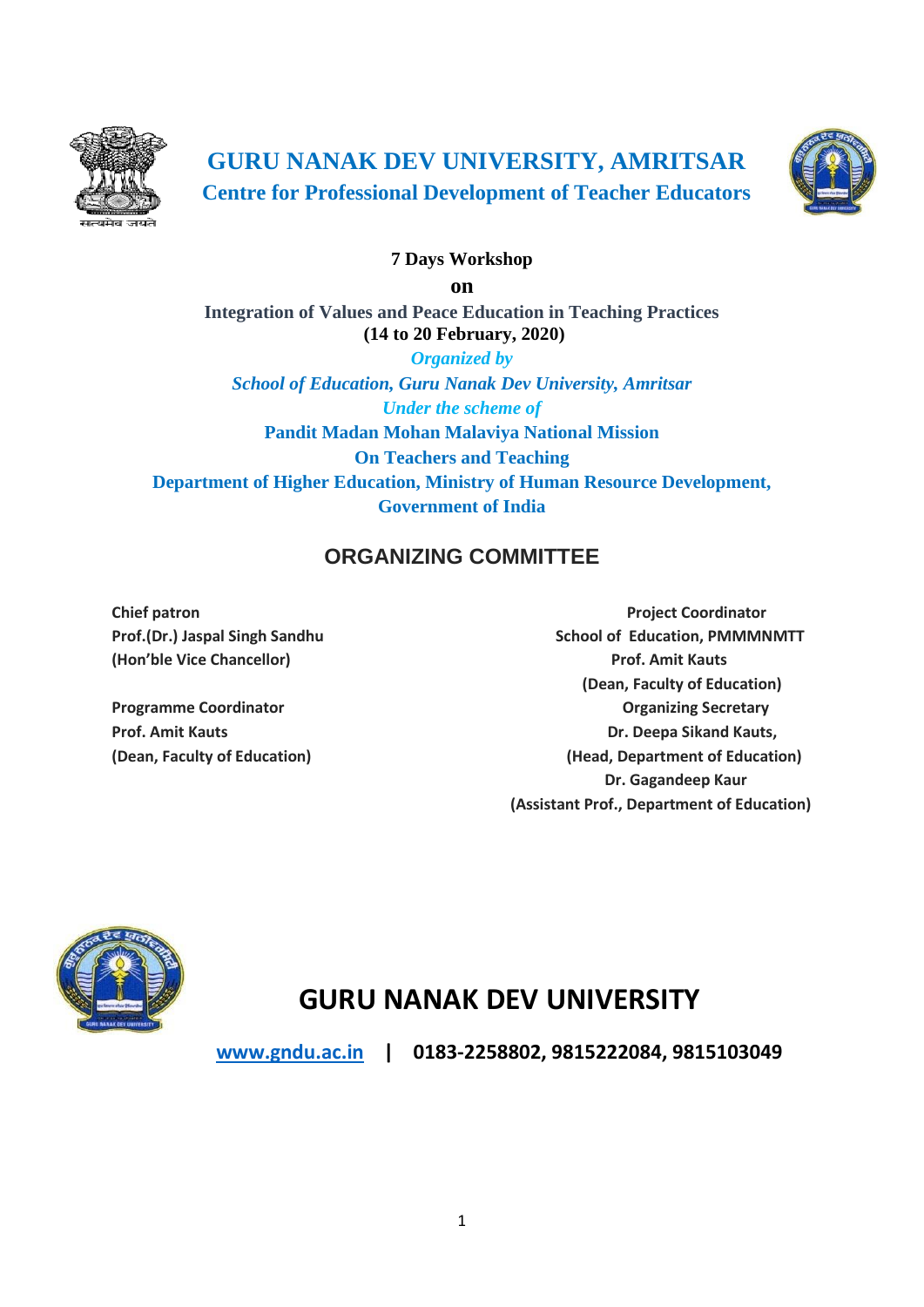#### **About Guru Nanak Dev University**

Guru Nanak Dev University was established at Amritsar, India on November 24, 1969 to commemorate Guru Nanak Dev's birth quincentenary celebrations. The university has marked its emblem across the globe and is continuing its journey of achieving new heights in pursuance of its cherished goals. University Grants Commission (UGC) has granted category -1 status to the university, the only university to get this ELITE STATUS in the region of Punjab , Haryana , Himachal Pradesh & Chandigarh . Improving its rank from last year, Guru Nanak Dev University has been ranked 59 in the All – India university ranking released under the national institution ranking framework (NIRF) by the Ministry of Human Resource Development (MHRD), Govt. of India. Guru Nanak Dev University (GNDU) being a State University became the first university to get approval of School of Education. The SOE endeavours to provide programmes of excellence in pre-service and in-service education of prospective and practicing teachers through teaching and learning, research, consultancy, publication and community services.

#### **ABOUT THE WORKSHOP**

Education for peace is about empowerment of self so that individuals are equipped with knowledge, competencies and skills of conflicts resolution; such individuals will have self awareness, value of tolerance, compassion and competence to deal with crisis in creative manner. In order to develop these attitudes, skills and competencies among pupils, it is imperative to orient the teachers to promote peace related skills. This workshop has been organised to provide training to teachers to enable them develop knowledge and understanding of the various issues and concerns having a bearing on education for peace. The teachers need to develop consciousness and insight into their own role as value and peace educators, their attitudes, values and skills necessary for integration of value and peace education in teaching learning.

#### **OBEJECTIVES:**

#### **The workshop has been organised with following objectives:**

- Sensitizing teachers about the concerns for value and peace.
- Acquainting the teachers to the need of education for values and peace.
- Helping teachers to understand their role as peace educators.
- Developing knowledge, attitude, values and skills among teachers for education for peace.
- Enabling teachers to learn ways of integrating values and peace education in the curriculum and teaching learning activities.

#### **TARGET GROUP**

Teacher educators and teachers in higher education will be considered as the participants of this workshop. Number of participants will be 30.